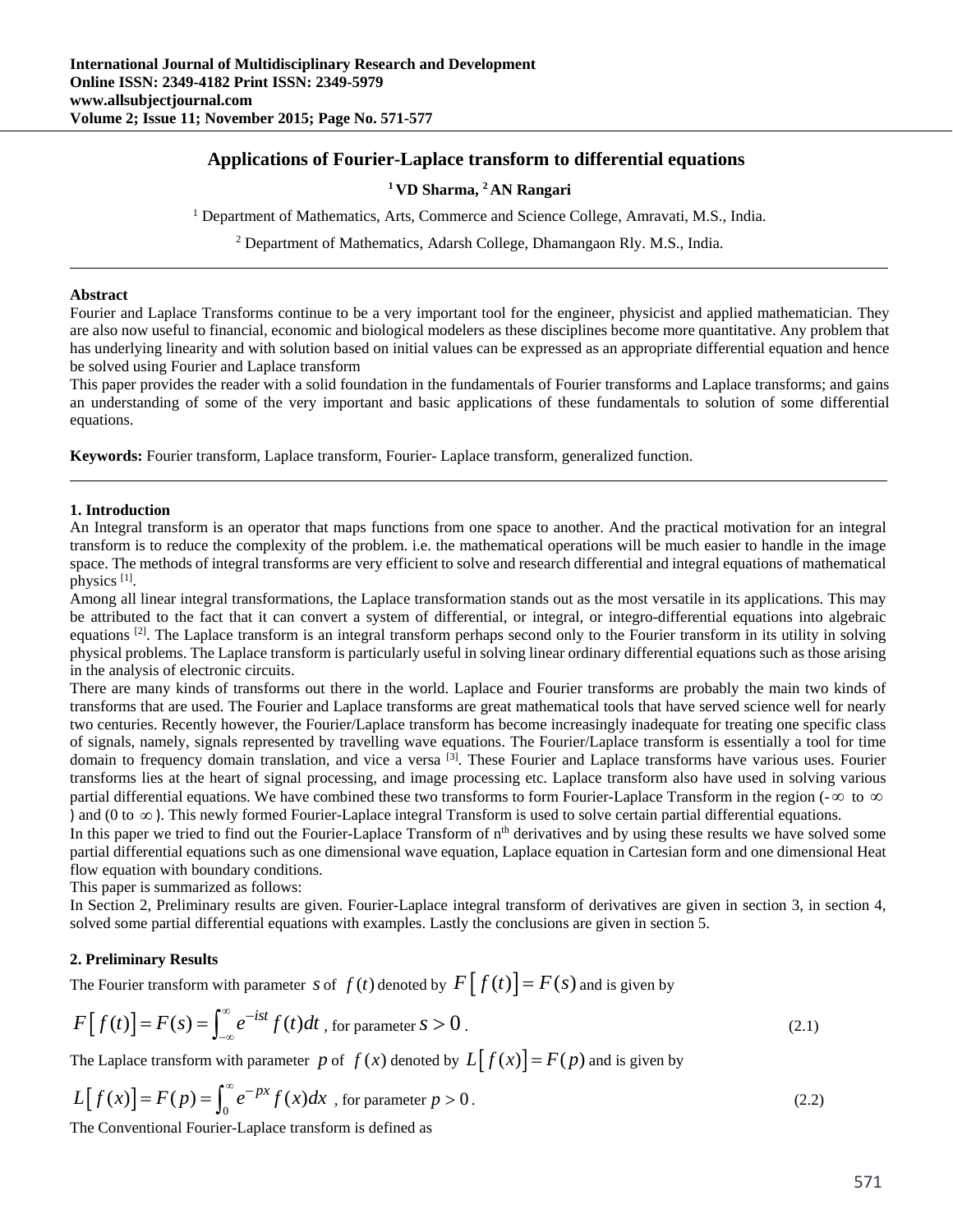$$
FL{f(t, x)} = F(s, p) = \int_{-\infty}^{\infty} \int_{0}^{\infty} f(t, x) K(t, x) dt dx
$$
 (2.3)

Where,

$$
K(t,x) = e^{-i(st - ipx)}.
$$

## **3. Fourier-Laplace Integral Transform of Derivatives**

**Theorem:** Suppose that  $f(t, x)$  is a continuous for all  $y \ge 0$  and  $z \ge 0$  satisfying for some value  $\gamma$ ,  $\eta$  and  $m$  has a derivative  $f_1(t, x)$  which is piecewise continuous on every finite interval in the range of  $y \ge 0$  and  $z \ge 0$ . Then by using the Fourier-Laplace integral transform, the derivative of  $f(t, x)$  exists when  $s > \gamma$  and  $p > \eta$  and  $|f(t, x)| \le me^{\gamma y + \eta z}$  for all  $t \ge 0$  and  $x \ge 0$  for some constants.

# **3.1. Fourier-Laplace Integral Transform of first order partial derivative of**  $f\left(t,x\right)$  **w.r.t.**  $\mathcal{X}$

The Fourier-Laplace transformation is

$$
FL{f(t,x)} = \int_{-\infty}^{\infty} \int_{0}^{\infty} e^{-i(st-ipx)} f(t,x) dt dx
$$
, then  

$$
FL{f_x(t,x)} = \int_{-\infty}^{\infty} \int_{0}^{\infty} e^{-i(st-ipx)} f_x(t,x) dt dx
$$

$$
= \int_{-\infty}^{\infty} e^{-ist} dt \int_{0}^{\infty} f_x(t,x) e^{-px} dx
$$

Integrate w.r.t.  $x'$  and  $t$  constant

$$
= \int_{-\infty}^{\infty} e^{-ist} dt \left[ \left( f(t, x) e^{-px} \right)_{0}^{\infty} - \int_{0}^{\infty} (-p) e^{-px} f(t, x) dx \right]
$$
  
\n
$$
= \int_{-\infty}^{\infty} e^{-ist} dt \left[ -f(t, 0) + p \int_{0}^{\infty} e^{-px} f(t, x) dx \right]
$$
  
\n
$$
= -\int_{-\infty}^{\infty} e^{-ist} f(t, 0) dt + p \int_{-\infty}^{\infty} \int_{0}^{\infty} e^{-i(s - ipx)} f(t, x) dt dx
$$
  
\n
$$
= pFL \left\{ f(t, x) \right\} - \int_{-\infty}^{\infty} e^{-ist} f(t, 0) dt
$$
  
\n
$$
\therefore FL \left\{ f_x(t, x) \right\} = pFL \left\{ f(t, x) \right\} - k
$$
  
\nwhere, (3.1.1)

$$
k=\int\limits_{-\infty}^{\infty}e^{-ist}f\left(t,0\right)dt
$$

**3.2. Fourier-Laplace integral transform of n<sup>th</sup> order partial derivative of**  $f(t, x)$  **w.r.t.**  $x$ 

The Fourier-Laplace integral transform is  $FL\big\{f(t,x)\big\} = \int \int e^{-i(st-ipx)} f\big(t,x\big)$ 0  $FL{f(t,x)} = \int e^{-i(st-ipx)} f(t,x) dt dx$ ∞ ∞  $-i(st =\int_{-\infty}^{\infty}\int_{0}^{e^{-i(st-ipx)}}f(t,x)dtdx$ , then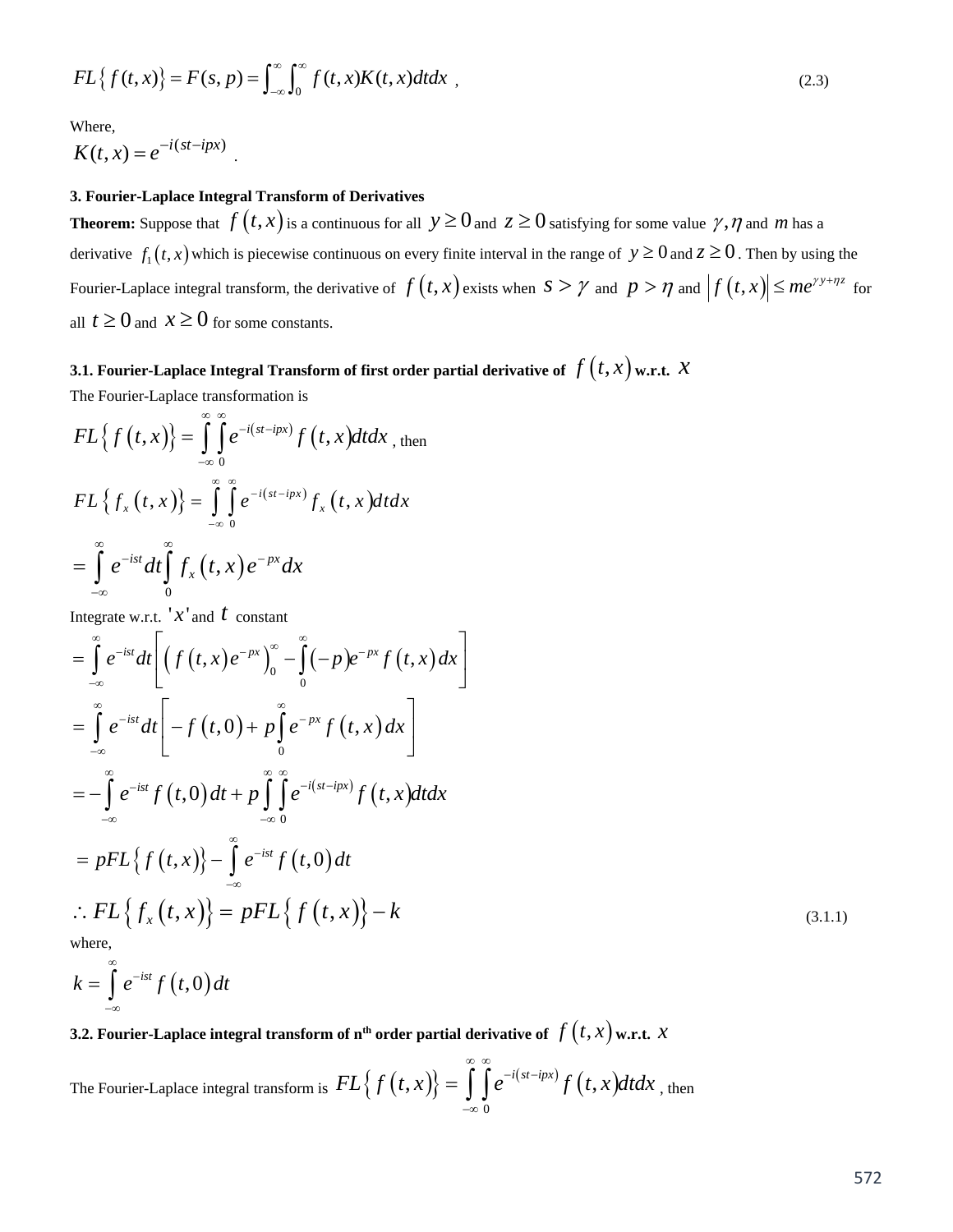$$
FL\left\{f_{xx}(t,x)\right\} = \int_{-\infty}^{\infty} \int_{0}^{\infty} e^{-i(st - ipx)} f_{xx}(t,x) dt dx
$$

$$
= \int_{-\infty}^{\infty} e^{-ist} dt \int_{0}^{\infty} f_{xx}(t,x) e^{-px} dx
$$

Integrate w.r.t.  $X$  and  $t$  - constant

$$
= \int_{-\infty}^{\infty} e^{-ist} dt \left[ \left( f_x(t, x) e^{-px} \right)_0^{\infty} - \int_{0}^{\infty} (-p) e^{-px} f_x(t, x) dx \right]
$$
  
\n
$$
= \int_{-\infty}^{\infty} e^{-ist} dt \left[ -f_x(t, 0) + p \int_{0}^{\infty} e^{-px} f_x(t, x) dx \right]
$$
  
\n
$$
= -\int_{-\infty}^{\infty} e^{-ist} f_x(t, 0) dt + p \int_{-\infty}^{\infty} \int_{0}^{\infty} e^{-i(st - ipx)} f_x(t, x) dt dx
$$
  
\n
$$
= pFL \left\{ f_x(t, x) \right\} - \int_{-\infty}^{\infty} e^{-ist} f_x(t, 0) dt
$$
  
\n
$$
= pFL \left\{ f_x(t, x) \right\} - 0
$$

Where,

 $e^{-ist} f_{x}(t,0) dt = 0$ ∞ - $\int_{-\infty}^{\infty} e^{-ist} f_x(t,0) dt = 0$  (By using DUIS- Differentiation under integral sign and it is zero for infinite integral or it is ignore).  $= p \left\{ pFL \left\{ f(t, x) \right\} - k \right\}$  $FL{f_{xx}(t, x)} = p^2 FL{f(t, x)} - pk$  (3.2.1)  $FL\{f_{xx}(t,x)\} = p^3 FL\{f(t,x)\} - p^2k$  (3.2.2)

$$
FL\{f_x^{n}(t,x)\} = p^{n}FL\{f(t,x)\} - p^{n-1}k
$$
\n(3.2.3)

This is the generalized result of the Fourier-Laplace Integral transform of  $n<sup>th</sup>$  derivative of  $f(t, x)$ .

## **4. Application to limit**

## **4.1. One dimensional wave equation is solved by using Fourier-Laplace Integral Transform**

$$
\frac{\partial^2 f}{\partial t^2} = c^2 \frac{\partial^2 f}{\partial x^2}
$$

Applying Fourier-Laplace Integral transform to this one dimensional wave equation  $f_{tt}(t, x) = c^2 f_{xx}(t, x)$  i.e.

$$
FL{fu(t, x)} = c2FL{fxx(t, x)}
$$
  
\n
$$
FL{fu(t, x)} = c2 [p2FL{f(t, x) - pk}]
$$
  
\n
$$
Dt2FL{f(t, x)} = c2 [p2FL{f(t, x)} - pk]
$$
  
\n
$$
Dt2FL{f(t, x)} = c2 p2FL{f(t, x)} - c2 pk
$$
  
\n
$$
Dt2FL{f(t, x)} - c2 p2FL{f(t, x)} = -c2 pk
$$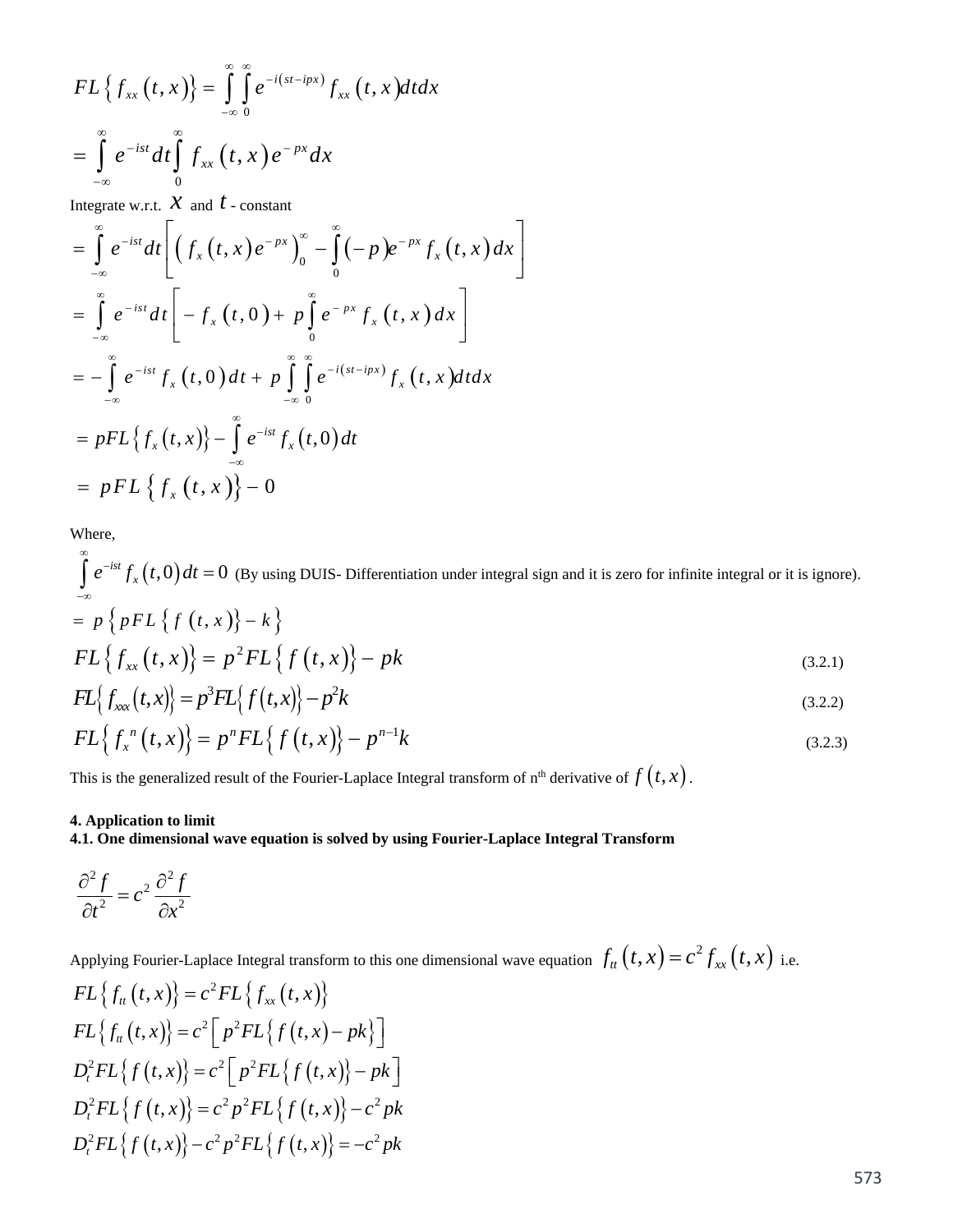$$
\left(D_t^2 - c^2 p^2\right) FL\left\{f\left(t, x\right)\right\} = -c^2 pk \tag{4.1.1}
$$

this is the ordinary differential equation w.r.t.  $t \text{ in } FL\{f(t,x)\}\}$ 

$$
CF = C_1 e^{cpt} + C_2 e^{-cpt} \text{ And } PI = \frac{k}{p}
$$

Therefore Complete Solution is

$$
FL{f(t,x)} = C_1 e^{cpt} + C_2 e^{-cpt} + \frac{k}{p}
$$

Where,

$$
k=\int\limits_{-\infty}^{\infty}e^{-ist}f\left(t,0\right)dt
$$

#### **Example**

To illustrate the use of the Fourier-Laplace integral transform in solving the certain partial differential equations. We propose to find the solution  $f(t, x)$  of the equation  $\frac{\partial^2 f}{\partial x^2} = c^2 \frac{\partial^2 f}{\partial x^2}$ 

 $\frac{f}{2} = c^2 \frac{\partial^2 f}{\partial x^2}$  $\frac{\partial^2 f}{\partial t^2} = c^2 \frac{\partial^2 f}{\partial x^2}$ , satisfying the boundary conditions,

The initial and boundary conditions are

(1) If 
$$
t = 0
$$
 then  $f(0, x) = 0$  (2) If  $t = a$  then  $f(a, x) = 0$ 

The solution of one dimensional wave equation 2  $\epsilon$  2<sup>2</sup> 2  $\frac{f}{2} = c^2 \frac{\partial^2 f}{\partial x^2}$  $\frac{\partial^2 f}{\partial t^2} = c^2 \frac{\partial^2 f}{\partial x^2}$  is  $FL\{f(t,x)\} = C_1 e^{cpt} + C_2 e^{-cpt} + \frac{k}{p}$  $=C_1e^{cpt}+C_2e^{-cpt}+$ 

If 
$$
t = 0
$$
 then  $f(0, x) = 0 = C_1 + C_2 + \frac{k}{p}$   $\therefore C_1 + C_2 = -\frac{k}{p}$   
If  $t = a$  then  $f(a, x) = 0 = C_1 e^{cpa} + C_2 e^{-cpa} + \frac{k}{p}$ , then  $C_1 e^{cpa} + C_2 e^{-cpa} = -\frac{k}{p}$ 

$$
C_1 + C_2 e^{-2cpa} = -\frac{k}{p} e^{-cpa}
$$

We get,

$$
C_1 = -\frac{k}{p} \left( 1 - \left( 1 + e^{-cpa} \right)^{-1} \right) \text{ and } C_2 = -\frac{k}{p} \left( 1 + e^{-cpa} \right)^{-1}, \text{ then}
$$
  
\n
$$
FL\left\{ f(t, x) \right\} = -\frac{k}{p} \left( 1 - \left( 1 + e^{-cpa} \right)^{-1} \right) e^{cpt} - \frac{k}{p} \left( 1 + e^{-cpa} \right)^{-1} e^{-cpt} + \frac{k}{p}
$$
 (4.1.2)

Where,

$$
k=\int\limits_{-\infty}^{\infty}e^{-ist}f\left(t,0\right)dt
$$

**4.2. Laplace equation in Cartesian form is solved by using Fourier-Laplace Integral Transform**   $\frac{\partial^2 f}{\partial t^2} + \frac{\partial^2 f}{\partial x^2} = 0$  $\partial^2 f$  ,  $\partial$  $+\frac{0}{2}$  =  $\partial t^2 = \partial$ 

The Fourier-Laplace Integral Transformation is

$$
FL{f(t,x)} = \int_{-\infty}^{\infty} \int_{0}^{\infty} e^{-i(st - ipx)} f(t, x) dt dx
$$
, then  

$$
FL{f_x(t,x)} = pFL{f(t,x)} - k
$$

$$
FL{f_x(t,x)} = p^2 FL{f(t,x)} - pk
$$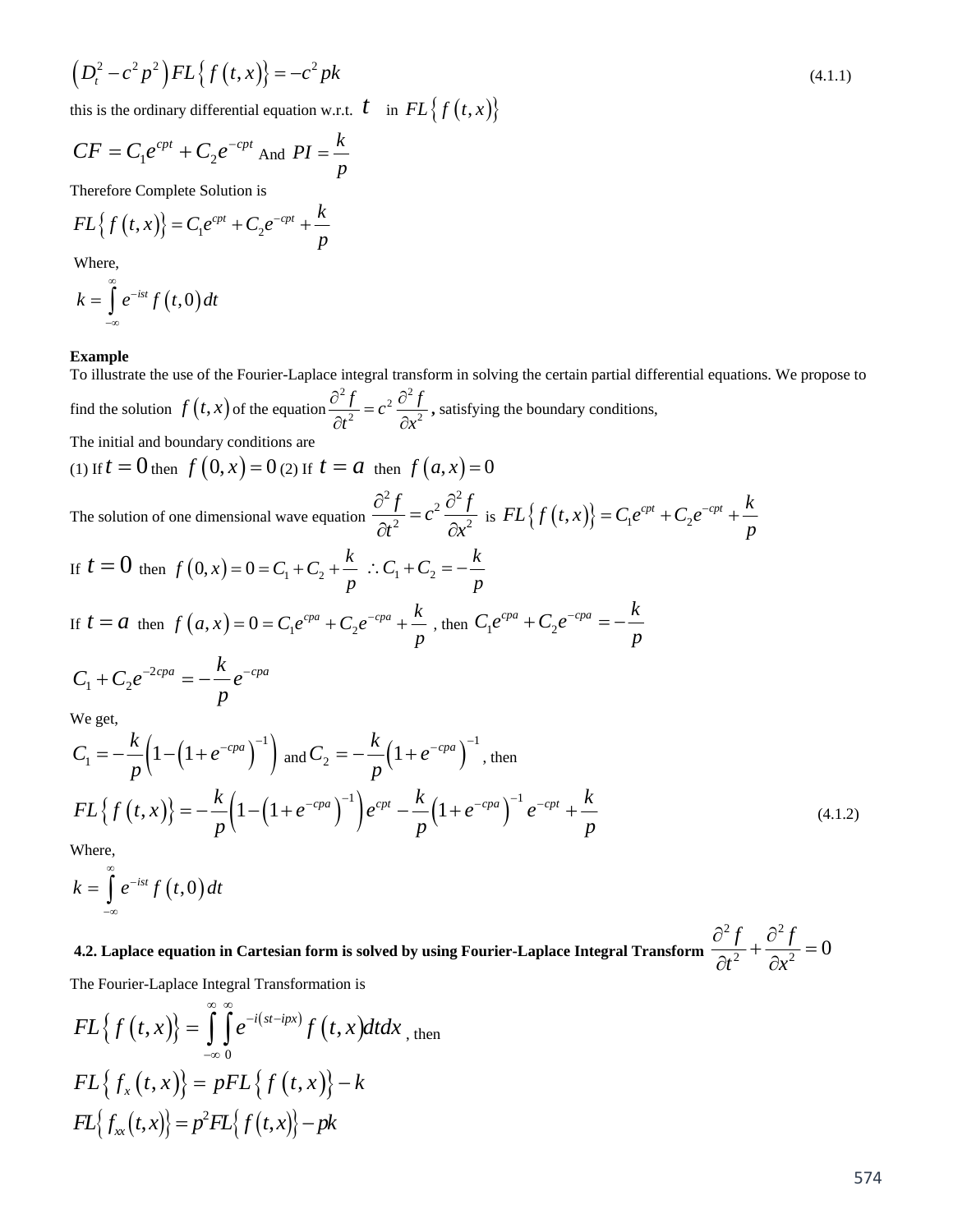Where,

$$
k = \int_{-\infty}^{\infty} e^{-ist} f(t,0) dt, \text{ then}
$$
  
\n
$$
FL\{f_{tt}(t,x)\} + FL\{f_{xx}(t,x)\} = 0
$$
  
\n
$$
D_t^2 FL\{f(t,x)\} + p^2 FL\{f(t,x)\} - pk = 0
$$
  
\n
$$
D_t^2 FL\{f(t,x)\} + p^2 FL\{f(t,x)\} = pk
$$
  
\n
$$
(D_t^2 + p^2) FL\{f(t,x)\} = pk
$$
 (4.2.1)

This is the ordinary differential equation of second order in *t*. Its roots are  $m_1 = ip$  and  $m_2 = -ip$ . Its Complementary function is

$$
C.F. = C_1 \cos pt + C_2 \sin pt
$$
 And Particular Integral = P.I. =  $\frac{k}{p}$ , the Complete Solution is  

$$
FL{f(t, x)} = C_1 \cos pt + C_2 \sin pt + \frac{k}{p}
$$
(4.2.2)

Where,

$$
k=\int\limits_{-\infty}^{\infty}e^{-ist}f\left(t,0\right)dt
$$

#### **Example**

To illustrate the use of the Fourier-Laplace integral transform in solving the certain partial differential equations. We propose to find the solution  $f(t, x)$  of the equation  $\frac{\partial^2 f}{\partial t^2} + \frac{\partial^2 f}{\partial x^2} = 0$  $\partial^2 f$  ,  $\partial$  $\frac{\partial^2 J}{\partial t^2} + \frac{\partial^2 J}{\partial x^2} = 0$ , satisfying the boundary conditions

(1) If 
$$
t = 0
$$
 then  $f(0, x) = 0$  (2) If  $t = a$  then  $f(a, x) = 0$ 

**Answer: -** The solution of partial differential equation  $\frac{\partial^2 f}{\partial t^2} + \frac{\partial^2 f}{\partial x^2} = 0$  $\frac{\partial^2 f}{\partial t^2} + \frac{\partial^2 f}{\partial x^2} = 0$  is given by

$$
FL{f(t,x)} = C_1 \cos pt + C_2 \sin pt + \frac{k}{p}
$$
  
(1) If  $t = 0$  then  $f(0, x) = 0 = C_1 + \frac{k}{p}$  then  $C_1 = -\frac{k}{p}$ 

(2) If 
$$
t = a
$$
 then  $f(a, x) = 0 = C_1 \cos pa + C_2 \sin pa + \frac{k}{p}$ 

$$
C_2 = -\frac{k}{p}\cos ecpa - C_1 \cot pa = -\frac{k}{p}\cos ecpa + \frac{k}{p}\cot pa
$$

Then the required solution is

$$
FL{f(t,x)} = -\frac{k}{p}\cos(pt) + \left[\frac{k}{p}\cot(pa) - \frac{k}{p}\cos ecpa\right] \sin pt + \frac{k}{p}
$$
\n(4.2.3)

where,

$$
k=\int\limits_{-\infty}^{\infty}e^{-ist}f\left(t,0\right)dt
$$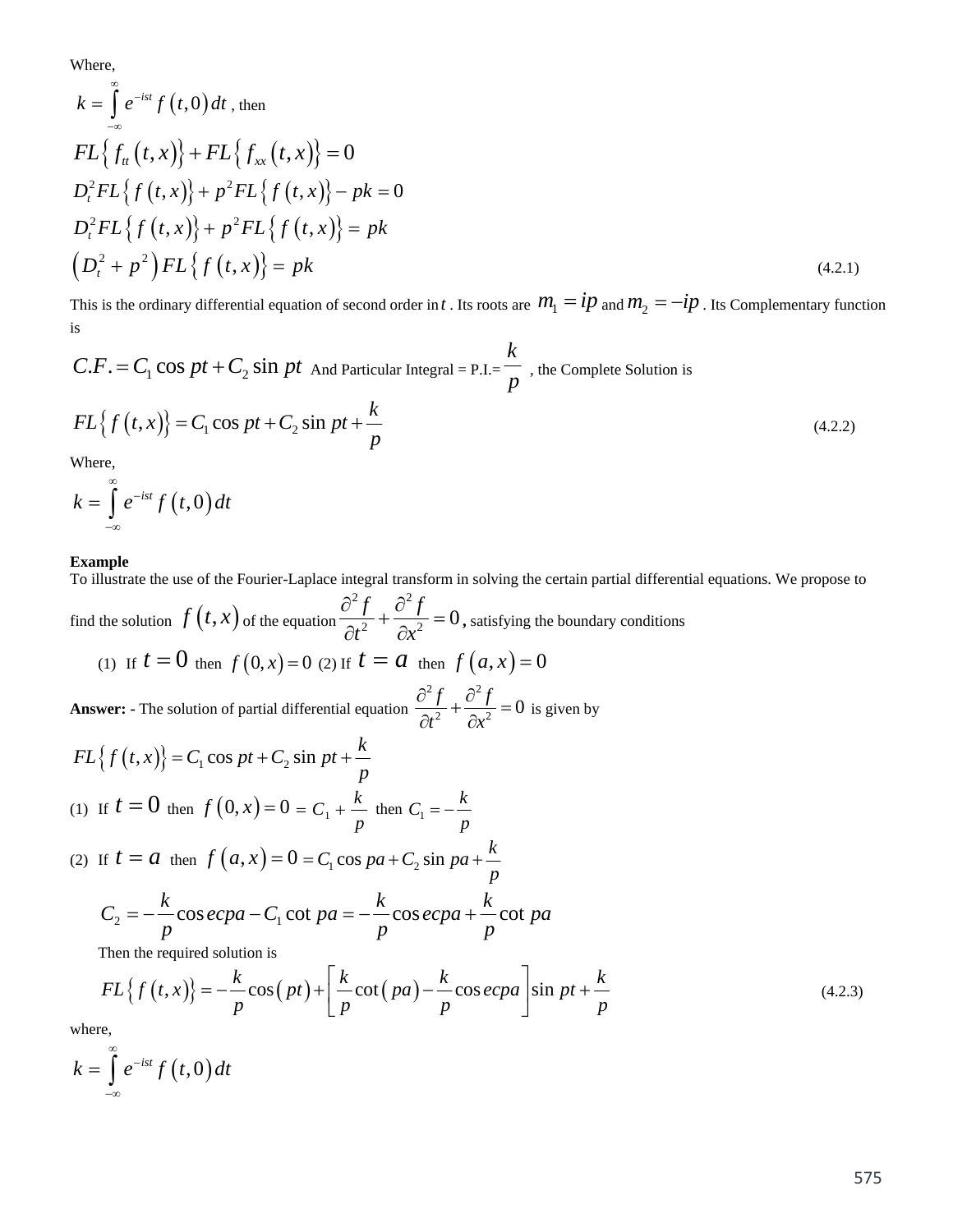### **4.3. One dimensional Heat flow Equation is solved by using Fourier-Laplace Integral Transform**

The one dimensional Heat flow equation is 
$$
\frac{\partial f}{\partial t} = c^2 \frac{\partial^2 f}{\partial x^2}
$$
  
\nThe Fourier-Laplace Integral Transformation is  
\n
$$
FL\{f(t, x)\} = \int_{-\infty}^{\infty} \int_{0}^{\infty} e^{-i(s-ipx)} f(t, x) dt dx
$$
, then  
\n
$$
FL\{f_x(t, x)\} = pFL\{f(t, x)\} - k
$$
\n
$$
FL\{f_{xx}(t, x)\} = p^2 FL\{f(t, x)\} - pk
$$
, where  $k = \int_{-\infty}^{\infty} e^{-ist} f(t, 0) dt$ , then  
\n
$$
FL\{f_t(t, x)\} = c^2 FL\{f_{xx}(t, x)\}
$$
\n
$$
D_{t}FL\{f(t, x)\} = c^2 \{p^2 FL\{f(t, x)\} - pk\}
$$
\n
$$
D_{t}FL\{f(t, x)\} = c^2 p^2 FL\{f(t, x)\} - c^2 pk
$$
\n
$$
(A.3.1)
$$

This is the linear differential equation in  $FL\{f(t,x)\}\$  with Integrating factor I.F. is  $e^{-c^2 p^2 t}$ 

The complete solution is

$$
FL{f(t,x)}e^{-c^2p^2t} = \int (-c^2pk)e^{-c^2p^2t}dt + C
$$
  
\n
$$
FL{f(t,x)}e^{-c^2p^2t} = \frac{k}{p}e^{-c^2p^2t} + C
$$
  
\n
$$
FL{f(t,x)} = \frac{k}{p} + Ce^{c^2p^2t}
$$
  
\n
$$
k = \int_{-\infty}^{\infty} e^{-ist}f(t,0)dt,
$$
\n(4.3.2)

#### **Example**

To illustrate the use of the Fourier-Laplace integral transform in solving the certain partial differential equation  $2\hat{\sigma}^2$  $\frac{f}{dt} = c^2 \frac{\partial^2 f}{\partial x^2}$  $\frac{\partial f}{\partial t} = c^2 \frac{\partial^2 f}{\partial x^2}$ . We propose to find the solution satisfying the boundary conditions. Its solution is

$$
FL{f(t,x)} = \frac{k}{p} + Ce^{c^2 p^2 t}
$$
  
(1) If  $t = 0$  then  $f(0, x) = 0$  (2) If  $t = a$  then  $f(a, x) = 0$ 

Answer: - (1) If 
$$
t = 0
$$
 then  $f(0, x) = 0 = \frac{k}{p} + C$  :  $C = -\frac{k}{p}$  (4.3.3)

$$
FL{f(t,x)} = \frac{k}{p} \left(1 - e^{c^2 p^2 t}\right)
$$
\n(4.3.4)

**OR** If 
$$
t = a
$$
 then  $f(a, x) = 0 = \frac{k}{p} + Ce^{c^2 p^2 a}$  (4.3.5)

On solving (4.3.1.1) and (4.3.1.3) we get  $C = 0$